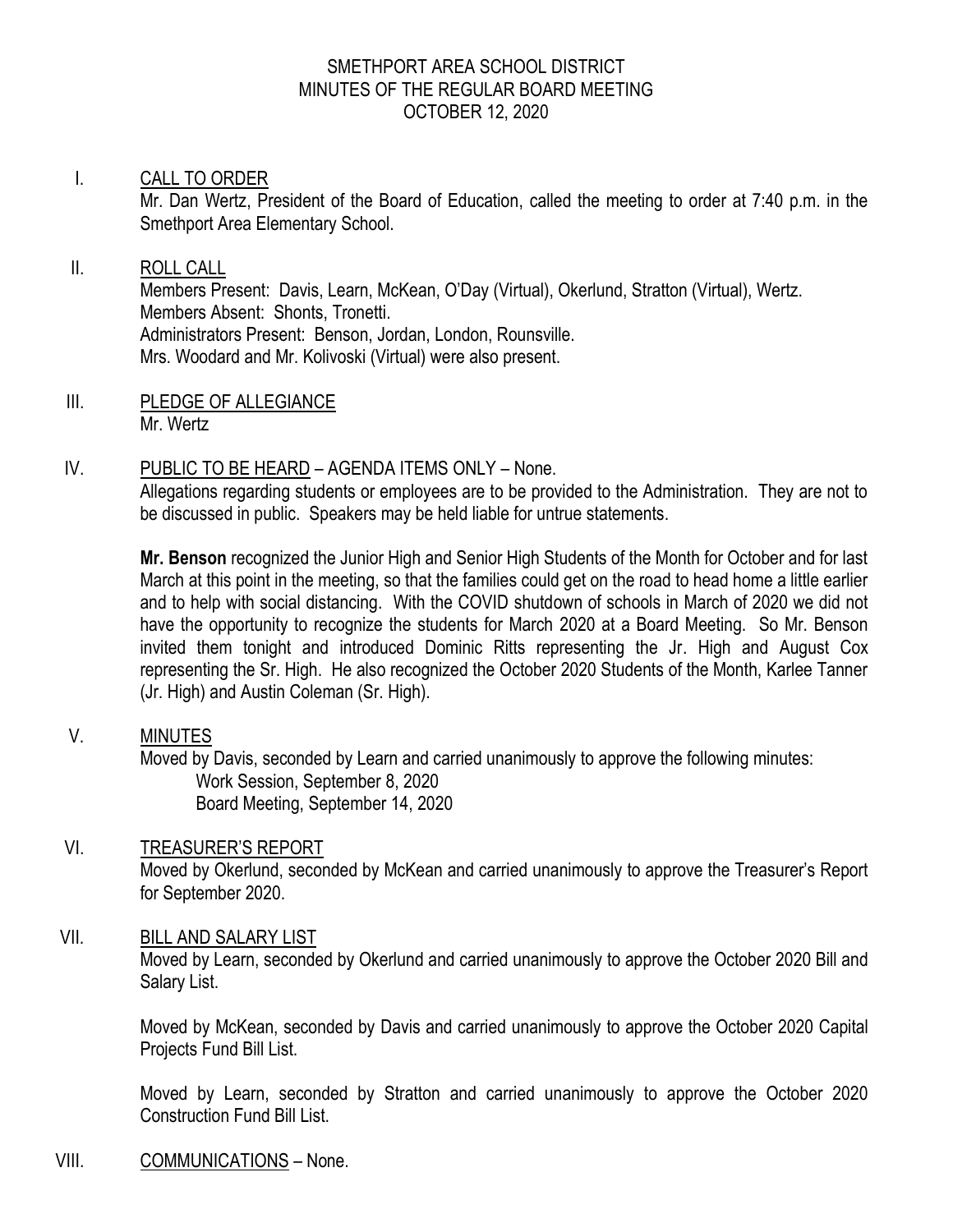Minutes of the Regular Meeting October 12, 2020 Page 2

#### IX. SUPERINTENDENT'S REPORT

**David E. London**, Superintendent, reported to the Board that we were notified by our consultants for health insurance that we had a positive year largely due to the change to the QHDHP which has helped to contain our expenses. He told the Board that the Winter Athletics programs can continue to play within the "bubble" of IU9 area schools, but spectators will be limited in order to contain and/or mitigate the spread of the Coronavirus. Mr. London shared a matrix on attendance data and enrollment data. He also informed the Board that the State has approved our application on the use of Flexible Instruction Days. He reported that the USDA and the PA Department of Food and Nutrition have now extended the Seamless Summer Option program through the end of the school year. **Mr. Benson** then introduced to the Board Jordan Pavlock, the new 2020-21 Student Council President representing the student body. Jordan requested to be able to present information to the Board at their monthly meetings on the activities of the Student Council and the High School students.

### X. OLD BUSINESS – None.

#### XI. NEW BUSINESS

(Any new hires under New Business are hired subject to the restriction that the hire will not be finalized unless all of the ACT 168 requirements relative to provisional employment have been met. He/She shall not be permitted to work with or have direct contact with children until all of the mandates of ACT 168 of 2014 have been compiled and the results are determined to be satisfactory to the District).

- 1. Moved by Learn, seconded by Okerlund and carried unanimously to approve donations to the Hamlin Memorial Library and the Mt. Jewett Memorial Library in the amount of \$300 each.
- 2. Moved by McKean, seconded by Davis and carried unanimously to approve the following addition(s) to the Substitute Support Staff List for the 2020-21 school year (pending proper paperwork): Kristina Taylor, Smethport, Clerical/Aide
- 3. Moved by Davis, seconded by McKean and carried unanimously to approve the following addition(s) to the IU9 Guest Program Substitute Teacher List for the 2020-21 school year (pending proper paperwork):

Jessica Prescott, Port Allegany, Emergency

- 4. Moved by Learn, seconded by Davis and carried unanimously to approve a Letter of Resignation for retirement purposes from Susan Jordan, Business Manager/Board Secretary, to be effective March 19, 2021.
- 5. Moved by McKean, seconded by Learn and carried unanimously to approve the following supplemental position(s) for 2020-21: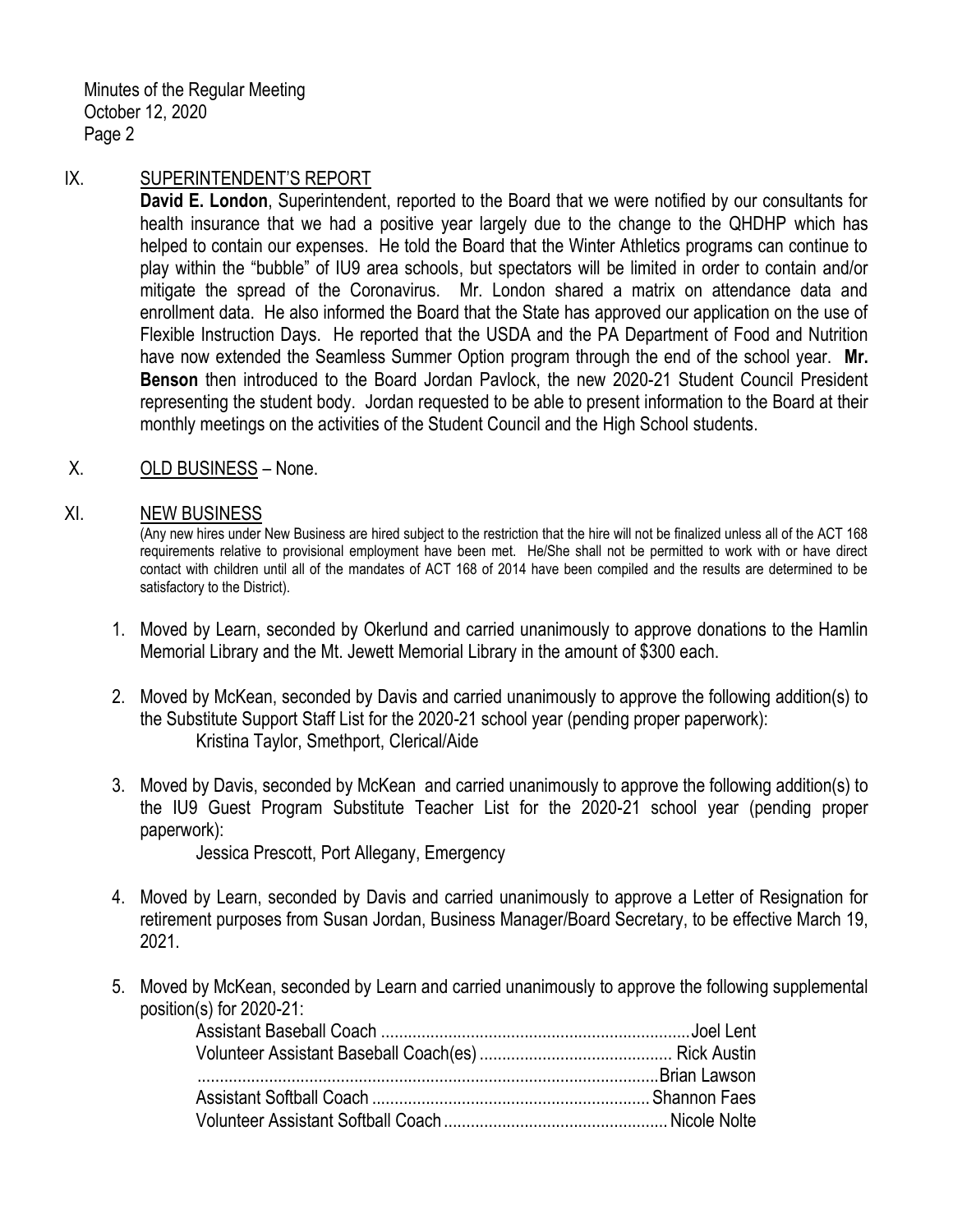- 6. Moved by Okerlund, seconded by Davis and carried unanimously to approve the purchase of natural gas beginning November 1, 2020 through October 31, 2022 from UGI Energy Services / Open Flow Energy, DuBois, PA, at a cost of the NYMEX monthly settlement price less a basis cost of \$0.184/Dth.
- 7. Moved by McKean, seconded by Learn and carried unanimously to approve the Smethport Area Jr./Sr. High School Student Activities Account for the period ending September 30, 2020.
- 8. Moved by Learn, seconded by Davis and carried unanimously to approve the High School graduation requirements (listed below) aligned with PDE Pathways and waivers available to the Keystone Exam Cohort of 19/20.
	- $\triangleright$  Approve all five (5) PDE approved Graduation Pathways as options for all students in the Class of 2022 and those classes that follow, to meet PA State Graduation requirements. It is noted that the Smethport Area School district is NOT requiring students in the Keystone Exam cohort of 19/20 to take the Keystone Exam(s) that was/were missed in 19/20 due to COVID-19. However, students from the 19/20 Keystone Exam cohort may exercise the option to take any Keystone Exam(s) that was/were missed in order to utilize Pathway #1, Pathway #2, or Pathway #4 to graduation. Students designated to graduate according to established goals in their Individualized Education Plan are still able to do so by meeting all established goals. All other Smethport Area School District graduation requirements in the areas of Career Readiness and Community Service still apply.
- 9. Moved by Davis, seconded by Okerlund and carried unanimously to approve the following Board policies:
	- #103 Discrimination / Title IX Sexual Harassment Affecting Students
	- #104 Discrimination / Title IX Sexual Harassment Affecting Staff
	- #203 Immunizations and Communicable Diseases
	- #209 Health Examinations / Screenings
	- $\bullet$  #247 Hazing
	- #249 Bullying / Cyberbullying
	- #252 Dating Violence
	- $\bullet$  #309.1 Telework
	- #314 Physical Examination
	- #317.1 Educator Misconduct
	- #318 Attendance and Tardiness
	- #331 Job Related Expenses
	- #332 Working Periods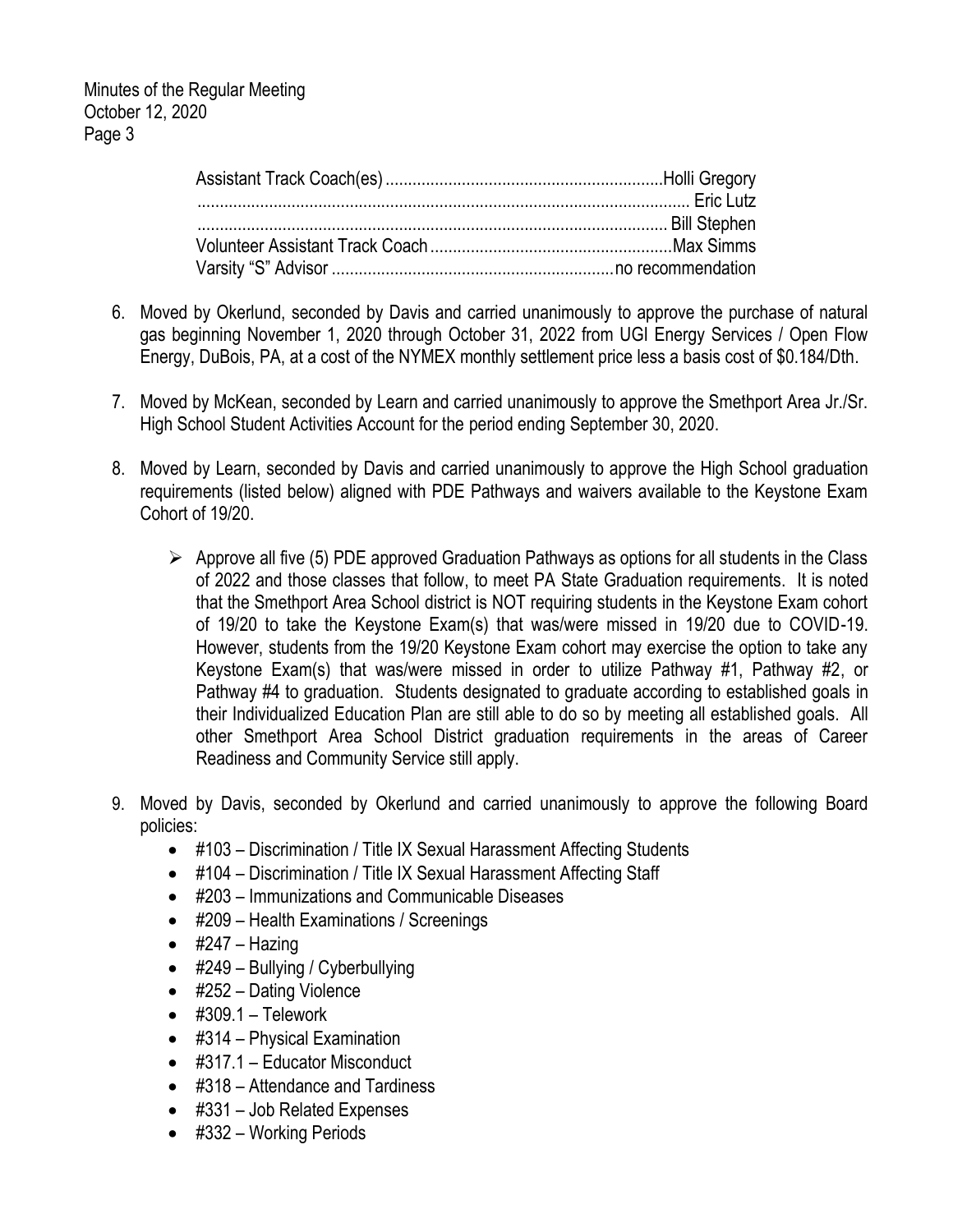Minutes of the Regular Meeting October 12, 2020 Page 4

- $\bullet$  #334 Sick Leave
- #340 Responsibility for Student Welfare
- #705 Facilities and Workplace Safety
- #803 School Calendar
- #824 Maintaining Professional Adult / Student Boundaries
- #904 Public Attendance at School Events
- #907 School Visitors
- 10. Moved by Learn, seconded by Davis and carried unanimously to approve an 11th grade student to take a BYU (Brigham Young University) online course for credit in "Nursing and Medical Terminology".
- 11. Moved by McKean, seconded by Okerlund and carried unanimously to approve accepting a donation of a 7-man Football Blocking Sled from the Smethport Sport's Boosters in the amount of \$12,639.10.
- 12. Moved by Davis, seconded by Okerlund and carried unanimously to approve items on the "Discard List" as presented
- 13. Moved by Learn, seconded by McKean and carried unanimously to approve up to five (5) days of Leave without Pay at the discretion of the Superintendent for Angella Dinger for personal family reasons.

#### **INFORMATION ITEM:**

- **Mrs. Jordan** explained a letter that was included in the Board packet from Interstate Tax Service. It provided some information on the unemployment compensation claims that have been filed through June 30, 2020, including March – June of the State COVID shutdown, that affected our school district. It provided information on the cost of our claims through June 30, 2020 and our total exposure for those claims in the next year that have been opened. Our costs through June 30, 2020 were \$8,318, but our future exposure on those claims could amount to over \$31,000.
- **Mr. Wertz** took a moment to express out thanks to Chris and Barb Davis who have been doing the live streaming of many of our athletic events in order to provide access to those games on-line as spectator restrictions have been put into place through the State to control the spread of the Coronavirus.

#### **COMMENDATIONS:**

- $\triangleright$  Congratulations to Karlee Tanner and Austin Coleman for being named Students of the Month at the High School for October!
- $\triangleright$  Due to COVID-19 shutdown in March we also honored Dominic Ritts and August Cox as Students of the Month at the High School for March 2020.

**NOTE:** Executive Session may be held between tonight's meeting and the next board meeting.